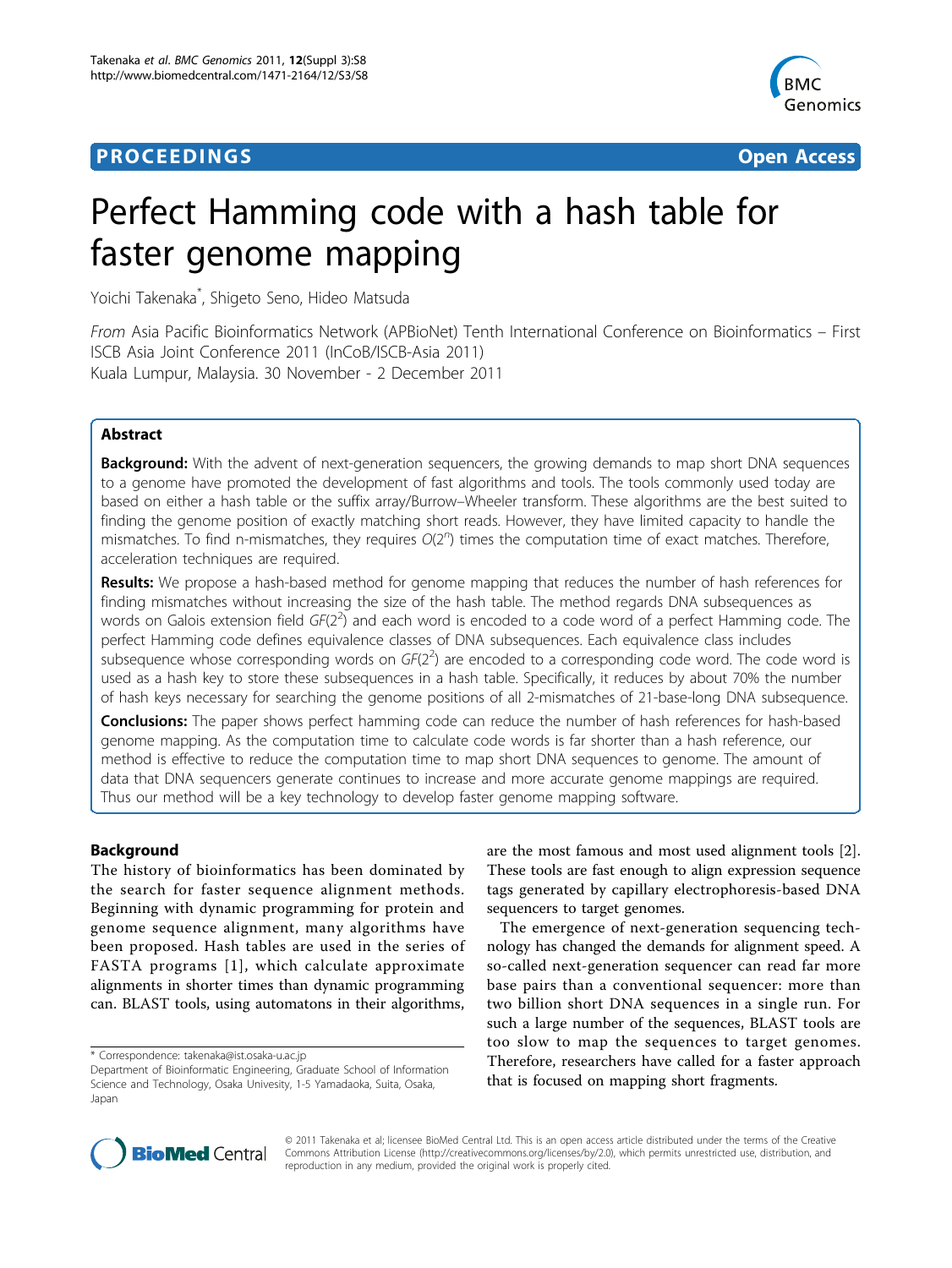To meet this demand, more than 25 software programs designed for mapping short DNA sequences onto genomes have been developed. These are classified into two categories according to their algorithms, which are either hash-based or suffix array/Burrow–Wheeler transition (BWT)-based [[3\]](#page-10-0), MAQ [[4\]](#page-10-0) and SOAPv1 [[5\]](#page-10-0) are two hash-based algorithms. The former indexes short DNA sequences and the latter indexes genome sequences. mrsFAST is the one of the newest algorithms that indexes both the short DNA sequences and the genome sequences [[6\]](#page-10-0). The first genome-mapping algorithm based on suffix arrays was proposed in 2002 [\[7](#page-10-0)] and implemented as vmatch. Currently, a BWT-based algorithm is the fastest and is used in four tools: bowtie [[8\]](#page-10-0), BWA [\[9](#page-10-0)], SOAPv2 [\[10](#page-10-0)], and segemehl [[11\]](#page-10-0).

These algorithms are effective for mapping short sequences to genome positions of perfect matches and one-base mismatches, but are inefficient for mapping to positions for two or more-base mismatches. In general, they require  $O(2^n)$  computation time to calculate *n*-base mismatches. But genome mapping that allows only onebase mismatches is inadequate. In practice, 20 to 40% of short sequences cannot be mapped to the genome. Therefore, "wet" researchers require faster algorithms for mapping short sequences to genome positions with two or more-base mismatches. In this paper, we propose a method that can accelerate hash-based genome mapping by reducing the number of hash references without increasing the size of the hash table.

In the proposed method, DNA subsequences are divided into equivalence classes by using a perfect Hamming code. Each equivalence class includes subsequences whose corresponding words on  $GF(2^2)$  are encoded to the corresponding code word of the perfect Hamming code. The code word is used as a hash key to store these subsequences in a hash table. A perfect Hamming code is a special case of a Hamming code, known in the field of coding theory [[12](#page-10-0)], that satisfies the Hamming bound with equality. Perfect Hamming codes have been applied to n-gram analysis of genome sequence [\[13\]](#page-10-0) and multiple alignment [[14](#page-10-0)].

Hash-based genome-mapping algorithms use hash tables. A hash table is an array indexed by hash values generated from hash keys. Thus, a hash table is an implementation of an associative array. There are two methods for mapping short reads onto genomes using hash tables. One is to store subsequences of the genome and their positions in a hash table and the other is to store subsequences of short reads. As there is no essential difference between their hash usages, we use the former method for the following explanation.

The hash-based methods prepare a hash table whose keys and values represent subsequences of length  $l$  cut from a target genome and the subsequence genome positions, respectively. To map a short sequence to the genome, a sequence is cut into lengths  $l$ , and these are used as keys to refer to the hash table. The methods can find the genome position of a perfect match if the hash table returns at least one entry. In general, when the lengths of short sequences are longer than the length of the hash key, the methods expand the area of alignment from the genome position. The differences between

methods are how and when they refer to the hash table. There are three methods to find the n-mismatch genome positions of a subsequence of length  $l$  with the hash table.

1. Refer to all n-mismatch subsequences.

Prepare a hash table whose key length is  $l$ , and use the subsequence and its n-mismatch subsequences as keys

to refer to the table. It requires  $\sum_{i=1}^{n} {}_{i}C_{n}$ 3*l* hash references to find all the n-mismatch genome positions.

2. Store n-mismatch positions in the hash table.

For each position of the subsequence of the genome,

store the position  $\sum_{i=1}^{n} {}_{l}C_{n}$ 3*l* times. The hash keys are the subsequence and its n-mismatch subsequences.

3. Use pigeonhole principle; combine hash table and another method.

Generate a hash table whose key length is  $\lfloor l/n \rfloor$ . After getting the perfect-match genome position of length  $l/l$  $n_j$  by referring to the hash table, find n-mismatch sequences by another method, such as dynamic programming or BWT.

Figure [1](#page-2-0) shows examples of the three methods.

These methods are effective when  $l$  is small and  $n$ equals 1. But they are difficult to use when  $n$  is 2 or more because the number of 2-mismatch sequences of length l is  $l(l - 1)/2$  \* 9 and that of 3-mismatches is  $l(l - 1)(l -$ 2)/2 \* 9. The first and second methods require too many hash references and too big a hash table, respectively. The third method is the best, but as  $n$  becomes larger, the ability to narrow the genome position down becomes weaker, and so the load of the post process to find n-mismatch sequences increases. To overcome these difficulties and improve the effectiveness of using hash tables for genome mapping, technical breakthroughs are needed.

We propose a method to reduce the number of hash references to find the genome positions of 2 or more mismatches without enlarging the size of the hash table. To realize the method, 4-ary perfect Hamming code is used.

#### Results

## Perfect Hamming codes as hash keys Idea

We first describe the main idea of the proposed method. We define a graph whose nodes are all the subsequences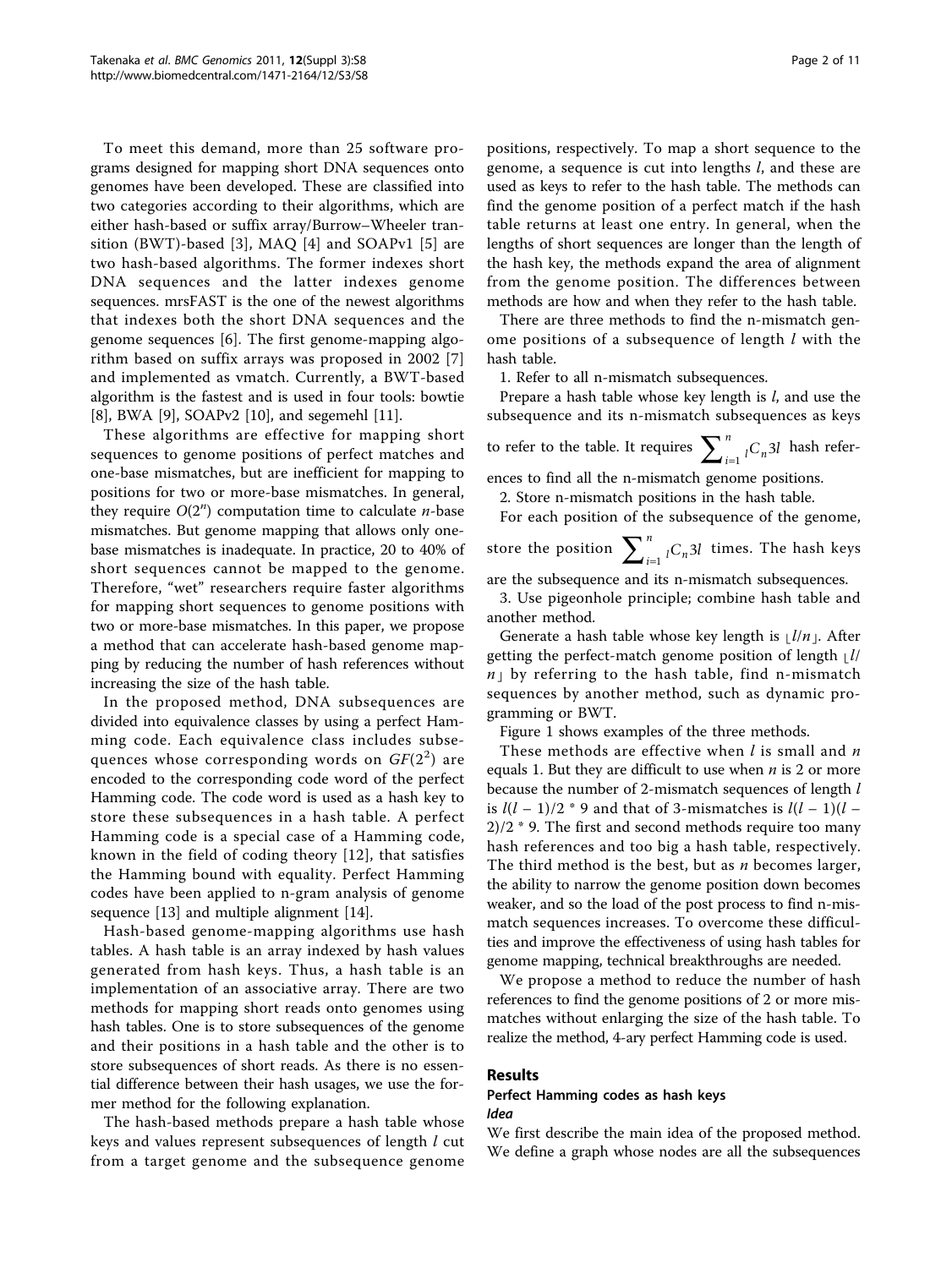<span id="page-2-0"></span>

of length l and edges are between pairs of subsequences of one nucleotide difference. The graph has  $4<sup>l</sup>$  nodes and each node has 3l edges. Assume we divide the  $4<sup>l</sup>$ nodes of the graph into  $4^{l}/(3l + 1)$  equivalence classes such that each class has a center node and 3l adjacent nodes. Then, we use the center node as the hash key to store the genome positions of  $3l + 1$  subsequences in a hash table. For example, Figure 2 shows a part of the graph of length 5. The node "AAAAA" has 15 adjacent nodes. These comprise an equivalence class with subsequence"AAAAA" at its center. To store "ACAAA", which belongs to the equivalence class, the center word "AAAAA" is used as a hash key.

The features of this hash table are as follows: (1) The number of entries in the hash table does not increase because each subsequence is stored only once. (2) Using this hash table, we can reduce the number of hash references to find the genome positions of subsequences of 1 or more-mismatches.

We explain the concept how to reduce the number of hash references to find 1-mismatches by using an example. Let the length of subsequence be 5, the hash table be as described above, and s be a subsequence for which we want to find the entries of 1-mismatch. There are 15 1-mismatch subsequences to be referred to. When s is

the center subsequence of the equivalence class, such as "AAAAA" in Figure 2, using s as the hash key, one can find all the genome positions of 1-mismatch subsequences. When s is not the center subsequence of its equivalence class, seven hash keys are needed. One hash key is the center subsequence of its equivalence class. This leads to 3 of the 15 1-mismatch subsequences. The

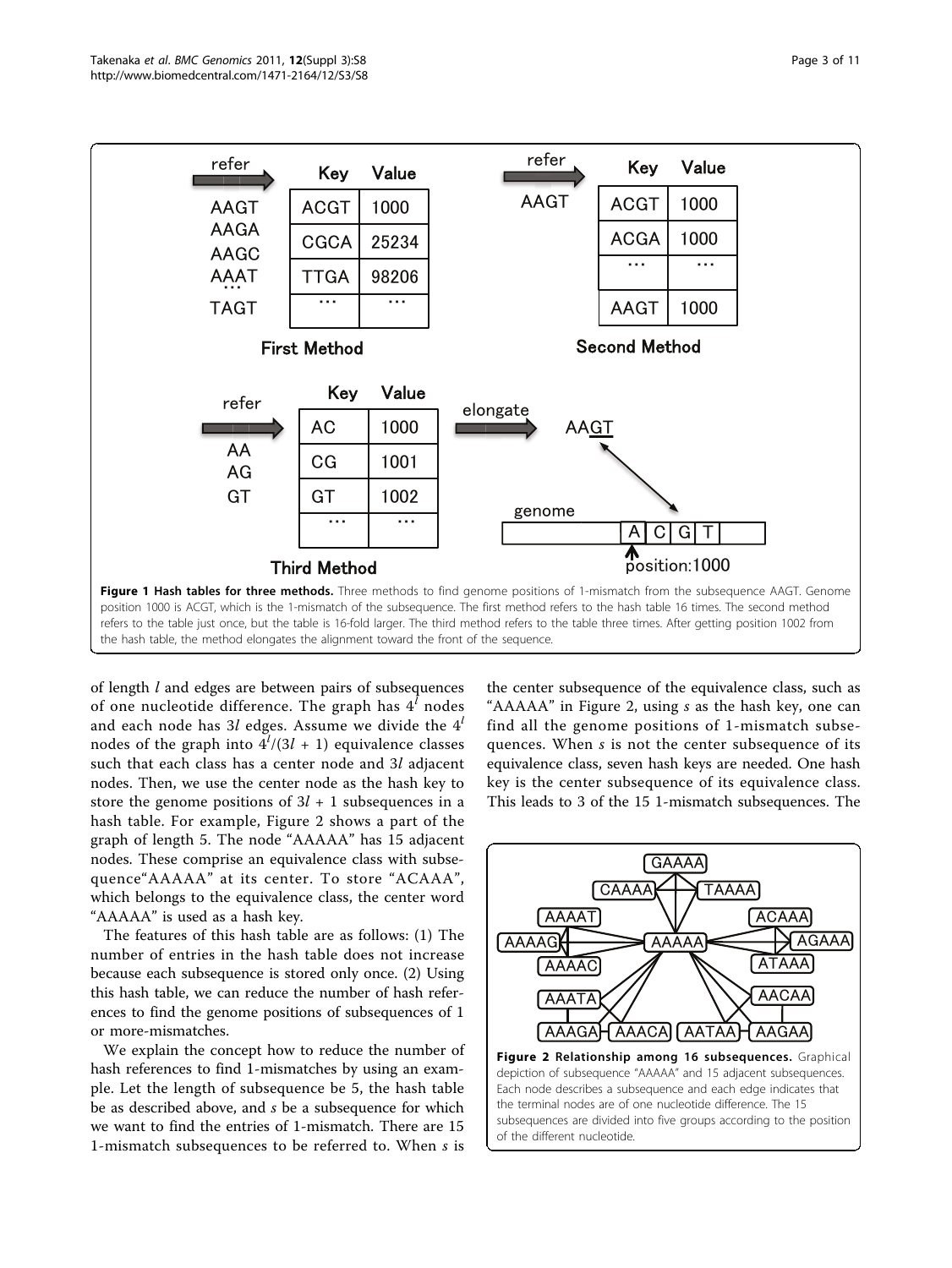rest of 12 subsequences are members of six different equivalence classes, and so the center subsequence of these classes are used as the other six keys. Figure 3 shows the equivalence class that  $s = C_{\text{AAAA}}$ " belongs to and an equivalence class containing the two adjacent subsequences "CAAAT" and "CAAGA". Because the proportion of center words (nodes) to total words is 1/ 16, the expected number of hash references is 1/16 \* 1  $+ 15/16 * 7 = 6.625$ , which is 41.4% of the number of exact and 1-mismatch subsequences.

The requirements for the establishment of the equivalence classes need to be determined. At a minimum, the length of the subsequence  $l$  must satisfy the condition:

equivalence classes = 
$$
\frac{\text{words}}{\text{words in a equivalence class}}
$$
 (1)  
=  $\frac{4^l}{3l+1}$  is a natural number

This shows that  $3l + 1$  must be a power of 4. For example,  $l = 5$  and 21 satisfies the condition.

It is not clear that the above equation is a sufficient condition for constructing equivalence classes. Even if it is, two problems still remain; how to construct the equivalence classes and how to calculate the center words from a given subsequence. Perfect Hamming codes provide solutions to both these problems. Perfect Hamming code

A perfect Hamming code (PHC) is a Hamming code that satisfies the equation of the Hamming bound,

$$
|C| \le \frac{q^n}{\sum_{i=1}^t \left(\frac{n}{k}\right) (q-1)^n} \tag{2}
$$

where C is a set of  $q$ -ary block code of length *n*, *d* is the minimum Hamming distance between code words, and  $t = \left\lfloor \frac{d-1}{2} \right\rfloor$ . In the PHC method, all the received words are classified into a code word or a 1-bit error. In



other words, all the words are decoded to code words whose Hamming distance is 0 or 1.

The condition for a  $q$ -ary  $(n, k)$ -Hamming code be a perfect code is  $n = q^k/(q-1)$ . In the case of a 4-ary code, (5,3)-Hamming code and (21,18)-Hamming code are perfect. Their parity-check matrixes are shown in equations (3) and (4), respectively.

$$
H(5,3) = \begin{pmatrix} 1 & 0 & 1 & 1 & 1 \\ 0 & 1 & 1 & \alpha & \alpha^2 \end{pmatrix}
$$
 (3)

*H*(,) 21 18 10001110 0 1 1 1 1 1 1 1 1 1 1 1 1 01010111 1 0 0 1 1 001 <sup>2222</sup> = aaa <sup>a</sup> <sup>a</sup> <sup>a</sup> <sup>a</sup> <sup>a</sup> 1101 0 1 0 1 222 2 <sup>2</sup> aa aa aa aa <sup>a</sup> <sup>a</sup> <sup>⎟</sup> (4)

where (0, 1,  $\alpha$ ,  $\alpha^2$ ) are the elements in the Galois field GF( $2<sup>2</sup>$ ). To get a code word x from received word z, the syndrome  $s = (z - x)H<sup>T</sup>$  is used to determine the error vector  $e = (z - x)$  [[12](#page-10-0)]. If the syndrome s is not zero, the column of  $H$  that is equal to or constant factor of  $s$ indicates the error position of z. The addition and multiplication tables are shown in Table [1.](#page-4-0)

The code word is calculated from a received word as follows.

1. Calculate the syndrome s.

2. If the syndrome s is zero, then the recieved word is the code word.

3. Find a column  $c$  of parity-check matrix that is a constant factor t of the syndrome.

4. Subtract  $t$  from the column  $c$  of the received word and the result is the code word.

For example, assume the word  $z = (\alpha \alpha \alpha \alpha^2 0)$  is received. The code word of  $z$  is calculated as follows. The syndrome  $s$  of  $z$  is:

$$
s = zH^{T} = (\alpha \alpha \alpha \alpha^{2} 0) \begin{pmatrix} 1 & 0 \\ 0 & 1 \\ 1 & 1 \\ 1 & \alpha \\ 1 & \alpha^{2} \end{pmatrix} = (\alpha^{2} 1).
$$

As  $s^T$  is equal to  $\alpha^2 \times (1 \alpha)$ , which is  $\alpha^2$  times the fourth column of H, subtract (000 $\alpha^2$ 0) from z:

$$
z - (000\alpha^2 0) = (\alpha\alpha\alpha\alpha^2 0) - (000\alpha^2 0) = (\alpha\alpha\alpha 00)
$$

The code word of z is  $(\alpha \alpha \alpha 00)$ .

The  $(n, k)$ -Hamming codes are composed of the information digits and the check digits. The information digits are  $k$  arbitrary digits of the code and the other  $n - k$  digits are the check digits. The generator matrix G can reproduce check digits from information digits. Therefore, code words can be uniquely represented by the k digits. In this paper, we call these representations short codes.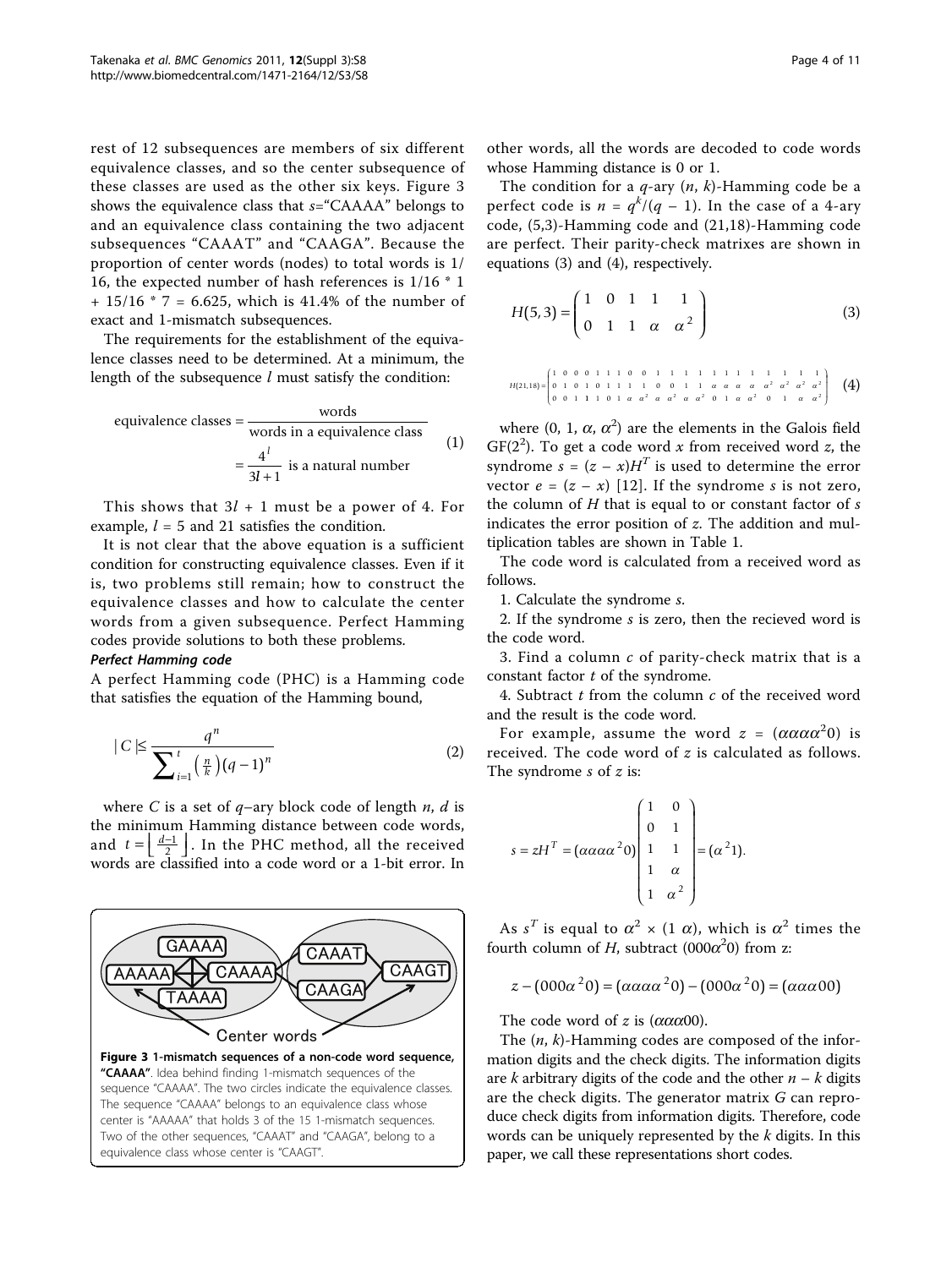<span id="page-4-0"></span>Table 1 Addition and multiplication on  $GF(2^2)$ 

|                           |  | $+$ 0 1 $\alpha$ $\alpha^2$ x 0 1 $\alpha$ $\alpha^2$ |  |  |                                                 |  |
|---------------------------|--|-------------------------------------------------------|--|--|-------------------------------------------------|--|
|                           |  | 0 0 1 $\alpha$ $\alpha^2$                             |  |  | $\begin{matrix} 0 & 0 & 0 & 0 & 0 \end{matrix}$ |  |
| 1 1 0 $\alpha^2$ $\alpha$ |  |                                                       |  |  | 1 0 1 $\alpha$ $\alpha^2$                       |  |
|                           |  | $\alpha$ $\alpha$ $\alpha^2$ 0 1                      |  |  | $\alpha$ 0 $\alpha$ $\alpha^2$ 1                |  |
|                           |  | $\alpha^2$ $\alpha^2$ $\alpha$ 1 0                    |  |  | $\alpha^2$ 0 $\alpha^2$ 1 $\alpha$              |  |

#### PHC and DNA subsequence

DNA sequences are composed of four nucleotides, adenine, cytosine, guanine and thymine. Let these correspond one-to-one to the elements of Galois field  $GF(2^2)$ . Then, DNA sequences correspond to words on the Galois field. Without loss of generality, let (A,C,G,T) correspond to (0,1,  $\alpha$ ,  $\alpha^2$ ). The sequence "GGGTA" is expressed as the word ( $\alpha\alpha\alpha\alpha^2$ 0), and the word (10000) represents the DNA sequence "CAAAA".

This correspondence relationship and the PHC enables us to build the equivalence classes described in Section Idea. Each equivalence class is composed of a DNA subsequence that corresponds to a PHC code word and DNA subsequences whose corresponding words are error-corrected to the code word. Figure [2](#page-2-0) shows an equivalence class. The DNA subsequence "AAAAA" corresponds to word (00000) on  $GF(2^2)$  and is a code word of 4-ary (5-3)-PHC. From the properties of PHC, All the words whose Hamming distances from the code word (00000) are 1 are error-corrected to the code word, and they are adjacent nodes of "AAAAA". Additional File [1](#page-10-0) shows correspondence table of 5-mer subsequences and code words of 4-ary (5,3)-PHC. In the following, we regard DNA subsequences and their corresponding codes on the Galois field as equivalent (i.e., aliases).

#### Algorithms

We propose a hash table for genome mapping whose hash keys are code words of PHC. Then we show its use and efficiency in finding genome positions of n-mismatches and n-gaps. Following is a description of the notation used in this section.

```
s : a DNA sequence or its equivalent code on G(2^2)
```

```
c(s): code word of s of PHC
```

```
i(s): information digits of c(s)
```

```
E(s) = \{x \mid c(x) = c(s)\}\
```

```
:
 a set of subsequences that belong to the sameequivalence class as 
s
d_H(s_1, s_2): Hamming distance between s_1 and s_2
```

```
N_i(s) = \{x \mid d_i(x, s) = i\}
```

```
: the set of subsequences whose Hamming distance from s is i
```
#### Preparing the hash table

There are two ways to construct hash tables for mapping short DNA sequences onto a genome. One uses subsequences of the genome as hash keys to store their genome positions in a hash table. And another uses subsequences of short DNA sequence as the hash key. Because both of these use DNA subsequences as hash keys, our method can be applied to either. In the following, we use the former in the explanation.

The hash table of our method uses the representative subsequence of the equivalence classes as hash keys. The representative is the code word on PHC. Without loss of generality, the information digits of the code words can be used as the hash key. Given an  $(n, k)$  – PHC on  $G(2^2)$ , let S be a set of subsequences of the genome with length  $l = n$ . The genome positions of a subsequence  $s \in S$  are stored in the hash table along with a hash key  $c(s)$  or its information digits  $i(c(s))$ . Figure 4 shows the use of hash tables.

# Searching for n-mismatches

In this section we describe how to find genome positions of 1- and 2-mismatch subsequences of a given subsequence s given the hash table prepared as described in section Preparing the hash table. The efficiency of the method is also described.

Let s be a DNA subsequence. The set of hash keys  $K$ required to refer to all the entries of perfect match and 1– to  $n$ –mismatches is naturally expressed as follows.

$$
K_n(s) = \bigcup_{i=0}^n \{c(x) \mid x \in N_i(s)\}\
$$

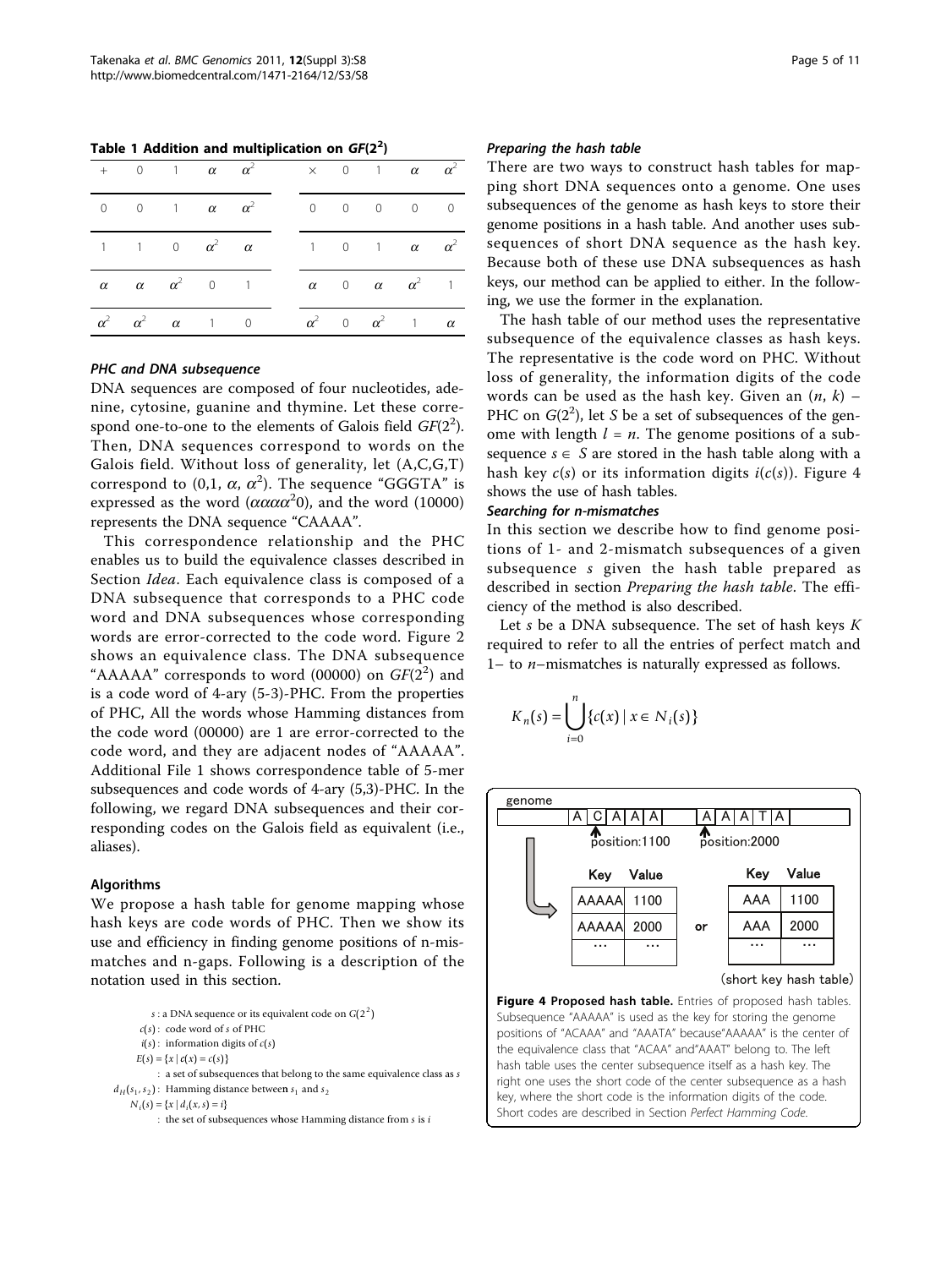<span id="page-5-0"></span>The number of keys  $|K_n(s)|$  is less than the number of subsequences to be referred to,  $\sum_{i=0}^{n} N_i(s)$ . Specifically, when the length of s is 5 and 21, the expected number of keys for 1-mismatch  $K_1(s)$  are 6.625 and 30.25, respectively. As the number of subsequences of perfect and 1-mismatch are  $1 + {}_5C_1 \times 3$ , the method reduces the number of hash keys to  $41.4\%$  (=  $6.625/16$ ) and  $47.7\%$  (= 30.25/64), respectively. We summarize these values in the "ratio" column of Table 2. In the following, we analyze the properties of the hash keys  $K_1(s)$ and  $K_2(s)$ .

First, we analyze  $K_1(s)$  for s of length 5. The subsequence s is classified into two cases according to whether s is a code word on PHC.

Case 1: s is a code word. As s is the code word, all the 1-mismatch words of s are decoded to s by PHC. That is to say, they belong to the same equivalence class  $E(s)$ . Therefore, s is used as a hash key and it can refer to all the 1-mismatch subsequences.

Case 2: s is not a code word. Figure 5 shows the fifteen 1-mismatch subsequences. As s is not a code word, the equivalence class  $E(s)$  has three 1-mismatch subsequence of s. One of these three is the code word  $c(s)$ . These three differ from  $s$  at the same digit. Assume  $s=$ "AAAAG". Then, the code word  $c(s)$  is "AAAAA", and The words "AAAAC" and "AAAAT" belong to same equivalence class, E("AAAAG"). These differ at the fifth digit. The hash key  $c(s)$  can refer to four sequences at once.

The rest of 12 words belong to six equivalence classes. Assume that word  $t$  differs at  $j$ -th digit.  $t$  is not a code word because  $d_H(t, c(s)) = 2$  and the distance between code words must be more than 3. The code word  $c(t)$ and t differ at the k-th digit, where  $k \neq i$ , j. There is a word u that differs from s at the k-th digit and  $c(t)$  at the *j*-th digit. Because  $c(t)$  belongs to the equivalence



class  $E(t)$ , use  $c(t)$  as a hash key and two words t and u can be referred to. Finally, the number of keys  $K_1(s)$  to refer to all the 1-mismatch subsequences is seven.

Because the proportions of Case 1 and Case 2 are respectively 1/16 and 15/16, the expected number of keys in  $K_1(s)$  is 6.625 (1 \* 1/16 + 7 \* 15/16).

Next, we show an algorithm to calculate the set of hash keys  $K_1(s)$ .

Input : s Output :  $K_1(s)$  : a set of hash keys 1.  $K_1(s)$   $\Re\ c\ (s)$ 2. *s* := *c* (*s*) and return  $(K_1(s))$ 3. for t in  $N_1(s)$  add  $c(t)$  to  $K_1(s)$ 4. return  $(K_1(s))$ 

The algorithm calculates code words 16 times when s is not a code word, where the number of the hash keys is seven. There appears to be redundancy. There are various ways of reducing the computation time of the code words, but it is better not to use complicated algorithms. The calculation of code words is fast because



| length          | condition    | #keys           | #words         | ratio | $f(s, k)$ when $s = c(s)$                                                                  | $f(s, K)$ when $c \neq c(s)$                                           |
|-----------------|--------------|-----------------|----------------|-------|--------------------------------------------------------------------------------------------|------------------------------------------------------------------------|
| 5               | 1-mismatch   | 6.625           | 16             | 41.4% | $1 + 15x$                                                                                  | $1 + 15x + 42x^{2} + 54x^{3}$                                          |
|                 | 2-mismatches | 27.25           | 106            |       | $25.7\%$ 1 + 15 + 90 $x^2$ + 210 $x^3$ + 180 $x^4$                                         | $1 + 15 + 90x^{2} + 170x^{3} + 156x^{4}$                               |
|                 | 1-gap        | 3.25            | $\overline{4}$ |       | $81.3\%$ 4 + 12x                                                                           | $4 + 60x$                                                              |
|                 | $2$ -gaps    | 10 <sup>°</sup> | 16             |       | $62.5\%$ 16 + 36x + 108x <sup>2</sup>                                                      | $-$ *1                                                                 |
| 21              | 1-mismatch   | 30.53           | 64             | 47.7% | $1 + 63x$                                                                                  | $1 + 63x + 210x^{2} + 1710x^{3}$                                       |
|                 | 2-mismatches | 611.31          | 1954           |       | $31.3\%$ 1 + $63x + 1890x^2 + 4410x^3 + 34020x^4$ 1 + $63x + 1890x^2 + 5650x^3 + 31500x^4$ |                                                                        |
|                 | $1$ -gap     | 3.81            | $\overline{4}$ | 95.3% | $4 + 60x$                                                                                  | $4 + 252x$                                                             |
|                 | $2$ -gaps    | 13.87           | 16             |       | $86.7\%$ 16 + 84x + 540x <sup>2</sup>                                                      | $16 + 48x + 960x^2$                                                    |
| 10: Serialize   | 1-mismatch   | 12.25           | 31             | 39.5% | $1 + 30x + 225x^2$                                                                         | $1 + 30x + 170x^{2} + 538x^{3} + 1089x^{4} + 1620x^{5}$ * <sup>2</sup> |
| 10: Parallelize | 1-mismatch   | 13.25           | 31             | 44.1% | $1 + 30x$                                                                                  | $1 + 30x + 84x^{2} + 108x^{3}$ * <sup>3</sup>                          |

\*1 :s always includes one code word. \*<sup>2</sup>: neither the first half nor the second half are code words. The reference formula when one of the two halves is a code word is 1 + 30x<sup>2</sup> + 267x<sup>2</sup> + 684x<sup>3</sup> + 810x<sup>4</sup>. \*<sup>3</sup>: neither the first half or second half are code words. The reference formula when one of the two halves is a code word is  $1 + 30x^2 + 42x^2 + 54x^3$ .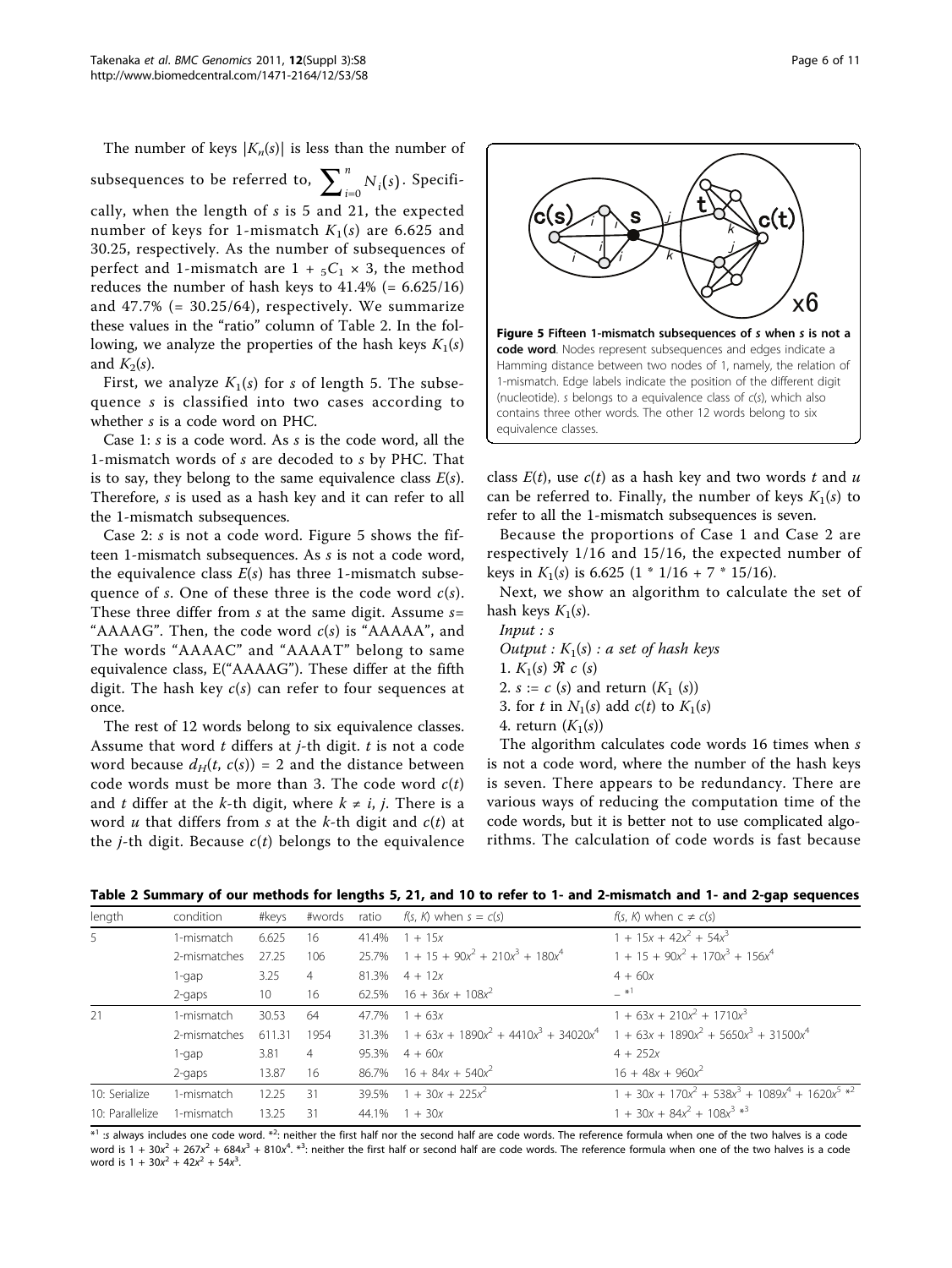the operations + and  $\times$  on  $G(2^2)$  can be calculated as binary operations.

By using the set of hash keys  $K_1(s)$ , not only the entries of s and all the 1-mismatch subsequences are referred to, but also the other entries are. For example, when s is not a code word, 12 subsequences of 2-mismatch belongs to the same equivalence class  $E(s)$ . Therefore, the hash key  $c(s)$  refers to these subsequences. To analyze the properties of these subsequences, we define a reference formula:

$$
f(s,K)=\sum ax^b,
$$

where s is a subsequence,  $K$  is a set of hash keys, and the coefficient a represents the number of subsequences that are referred to by  $K$  and whose distance from s is b.

For Case 1, because s is the code word, all the 1-mismatch subsequences belong to  $E(s)$ . Therefore, the reference formula for Case 1 is:

$$
f(s, K_1(s)) = 1 + 15x.
$$

For Case 2, there are 7 hash keys in  $K_1(s)$ . Because the equivalence class of  $c$  (s) has 12 2-mismatch subsequences, the reference formula of  $c$  (s) is:

$$
f(s, \{c(s)\}) = 1 + 3x + 12x^2.
$$

Each of the equivalence classes of the other hash keys has two 1-mismatch sequences, five 2-mismatch sequences and nine 3-mismatch sequences. The reference formula of  $K_1(s) - \{c(s)\}\$ is:

$$
f(s, K_1(s) - \{c(s)\} = (2x^1 + 5x^2 + 9x^3) \times 6 = 12x + 30x^2 + 54x^3).
$$

Finally, the reference formula for the Case 2 is:

$$
f(s, K_1(s)) = 1 + 15x + 42x^2 + 54x^3
$$

The reference formula shows the proposed method searches many 2- and 3-mismatch sequences. We discuss this feature in Section Discussion.

The above algorithm and analysis can be applied to the word length 21. The numbers of hash keys are 1 and 31 for Case 1 and Case 2, respectively. Using the rate of occurrences of Case 1 and Case 2, 1/64 and 63/ 64, respectively, the expected number of hash keys is 30.53. The reference formulas are shows in Table [2.](#page-5-0)

To refer to all the entries of 2-mismatches, our method requires 27.25 hash keys, which is 25.5% of the number of subsequences with 2 or fewer mismatches. when the length of subsequences is 5. Figure 6 shows the subsequence  $s$  and its surroundings when  $s$  is a code



word. The number of subsequences of exact 2-mismatches  $|N_2(s)|$  is 90, and the elements of  $|N_2(s)|$  are neighbors of  $N_1(s)$ . Each  $n \in N_2(s)$  has two neighbors of  $N_1(s)$  and each *n* belongs to an equivalence class that contains other two elements of  $N_2(s)$ . In other words, 30 equivalence classes are required to cover  $N_2(s)$ . In total, the number of required keys  $K_2(s)$  is 31. The reference formula is:

$$
f(s, K) = 1 + 15x + 30 \times (3x2 + 7x3 + 6x4)
$$
  
= 1 + 15x + 90x<sup>2</sup> + 210x<sup>3</sup> + 180x<sup>4</sup>.

In Case 2, s is not a code word and Figure [7](#page-7-0) shows 2 mismatch sequences of s. The equivalence classes 2-mismatch subsequences belong to are classified into four types.

Type 1: 2-mismatch subssequences belong to this type are neighbors of  $c(s)$ .

Type 2: for some t such that  $d_H(t, s) = 1$  and  $c(t) \neq c$ (s), 2-mismatch subsequences are neighbors of  $t$  belonging to  $c(t)$ .

Type 3: for some t such that  $d_H(t, s) = 1$  and  $c(t) \neq c$ (s), they are neighbors of  $t$  not belonging to  $c(t)$ .

Type 4: for some *u* such that  $d_H(u, s) = 1$  and  $c(u) = c$ (s), they are neighbors of  $u$  not belonging to  $c(s)$ .

Types 1 and 2 are included in  $K_1(s)$  and the numbers of subsequences are 12 and 30, respectively. The equivalence classes of Type 3 are the right-most circles in Figure [7](#page-7-0). Similar to subsequences of 2-mismatches in Figure 6, three 2-mismatch subsequences belong to each equivalence class. The number of equivalence classes is eight and they includes 24 2-mismatch subsequences. The bottom-left circle in Figure [7](#page-7-0) represents Type 4. The relation between of Types 4 and 1 looks similar to that between Types 2 and 1. In fact, Type 4 is a union of  $K_1(u) - c(s)$  for over each possible u. As the size of u is 2, Type 4 has 12 equivalence classes. In total, the number of hash keys to refer to 2-mismatch subsequences is  $27 (= 1 + 6 + 8 + 12)$ . The reference formula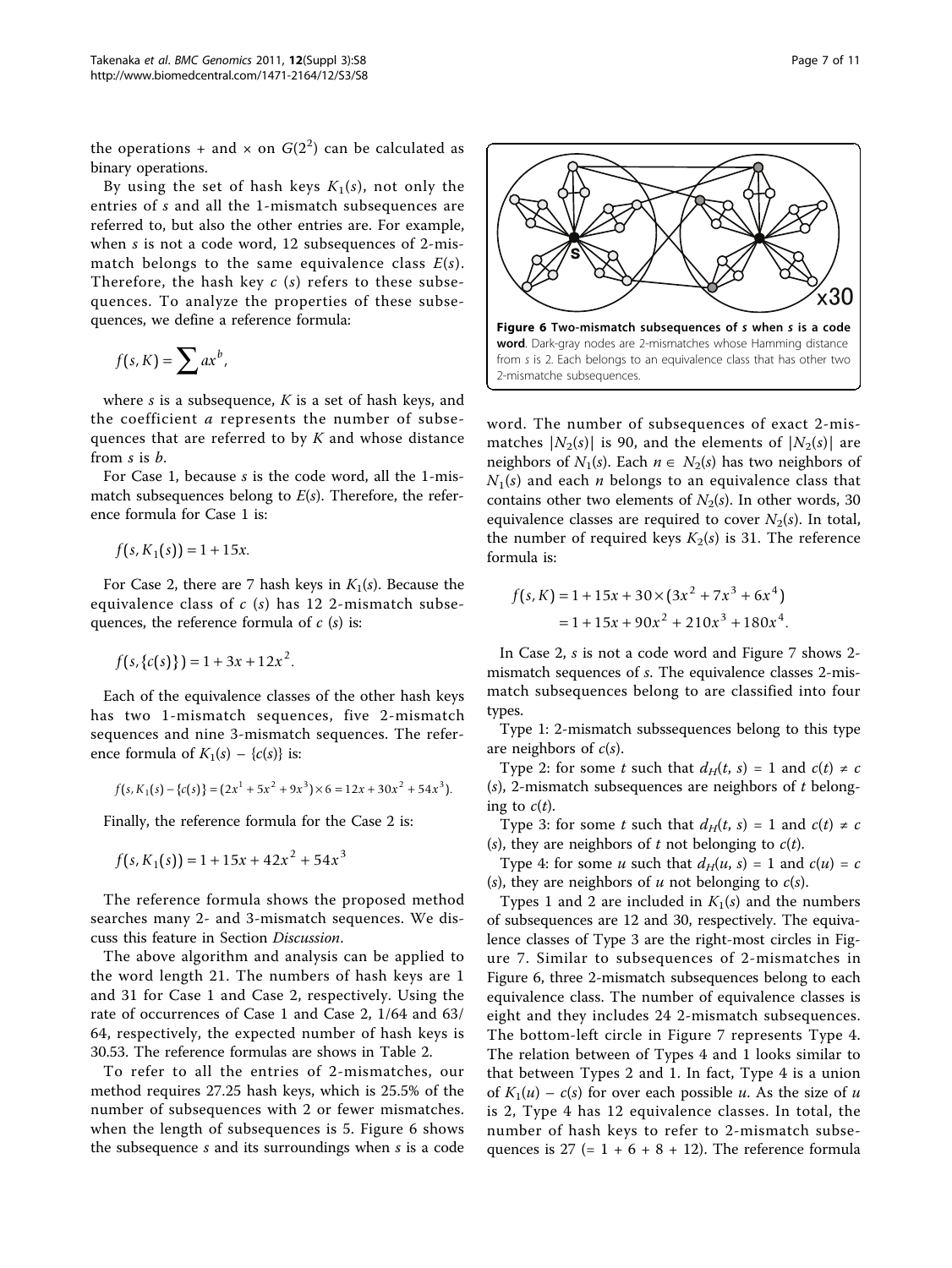<span id="page-7-0"></span>

is as follows:

In the same manner, we can analyze the hash keys  $K_2$ (s) for the subsequence of length of 21. In this case, the reference formula when  $s = c(s)$  becomes:

$$
f(s, K_2(s)) = 1 + 63x + 630 \times (3 + 7x + 54x^2)
$$
  
= 1 + 63x + 1890x<sup>2</sup> + 4410x<sup>3</sup> + 34020x<sup>4</sup>,

and the formula when  $s \neq c(s)$  is:

| $f(s, K_2(s)) = 1 + 3x + 60x^2$                    | : Type1 |
|----------------------------------------------------|---------|
| $+30(2x+5x^2+57x^3)$                               | : Type2 |
| $+520(3x^{2} + 7x^{3} + 54x^{4})$                  | : Type3 |
| $+60(2x^2+5x^3+57x^4)$                             | : Type4 |
| $= 1 + 63x + 1890x^{2} + 5650x^{3} + 31500x^{4}$ . |         |

## Search n-gaps

To align DNA subsequence and a genome, there are three types of gaps. These are gaps in short DNA sequence, gaps in genome sequence, and gaps in both. Our method can reduce the number of hash keys to refer to gaps in short DNA sequences. Given a subsequence with gaps s, hash keys to refer to the genome positions are a set of code words of subsequences which with the gaps of s are substituted with nucleotides. The expected numbers of hash keys are 3.25 and 3.84 when the length of a subsequence with one gap is 5 and 21 respectively.

Let *s* be a subsequence with one-gap, such as "AA-AA", and S be a set of subsequences for which a gap in s is substituted with a nucleotide, in this case the set comprising "AAAAA", "AACAA", "AAGAA", and "AATAA". To find the genome position that matches s, we need to refer to entries that correspond to S.

When a subsequence  $t \in S$  is a code word, all the subsequences in S belong to the same equivalence class. Therefore, by using  $c(t)$  as a hash key, all the entries correspond to gapped subsequence s can be referred to from. In this case, the reference formula becomes 4 + 12x, where the index number of  $x$  represents the minimum distance from the four subsequences in S.

If no  $t \in S$  is a code word, the four subsequences belong to different equivalence classes. Therefore, four hash keys are required and the reference formula is 4 + 60x. The proportion for which one member of  $S$  is a code word is  $|s|/\#$  of words in a equivalence class = 4/  $16 = 1/4$ , and so the expected number of hash keys is  $3\frac{1}{4}$  (= 1 × 1 / 4 + 4 × 4 / 3).

In the same way, when the length is 21, the expected number of hash keys is  $3\frac{13}{16} (= 1 \times 1 / 16 + 4 * 15 / 16)$ . The reference formulas are shown in Table [2](#page-5-0).

Next, we consider a subsequence with two gaps. Let s be a subsequence of length 5 with two gaps such as "A-A-A" and S be the set of 16 sequences for which the gaps in s are replaced with nucleotides. The number of information digits in (5, 3)-PHC is 3, and so one of 16 words in  $S$  is a code word  $t$ . The code word  $t$  is the only code word in S because the maximum Hamming distance among words in  $S$  is 2, which equals the

 $f(s, K_2(s)) = (1 + 3x + 12x^2) + 6(2x + 5x^2 + 9x^3) + 8(3x^2 + 7x^3 + 6x^4) + 12(2x^2 + 5x^3 + 9x^4)$  $= 1 + 15x + 90x^{2} + 170x^{3} + 156x^{4}$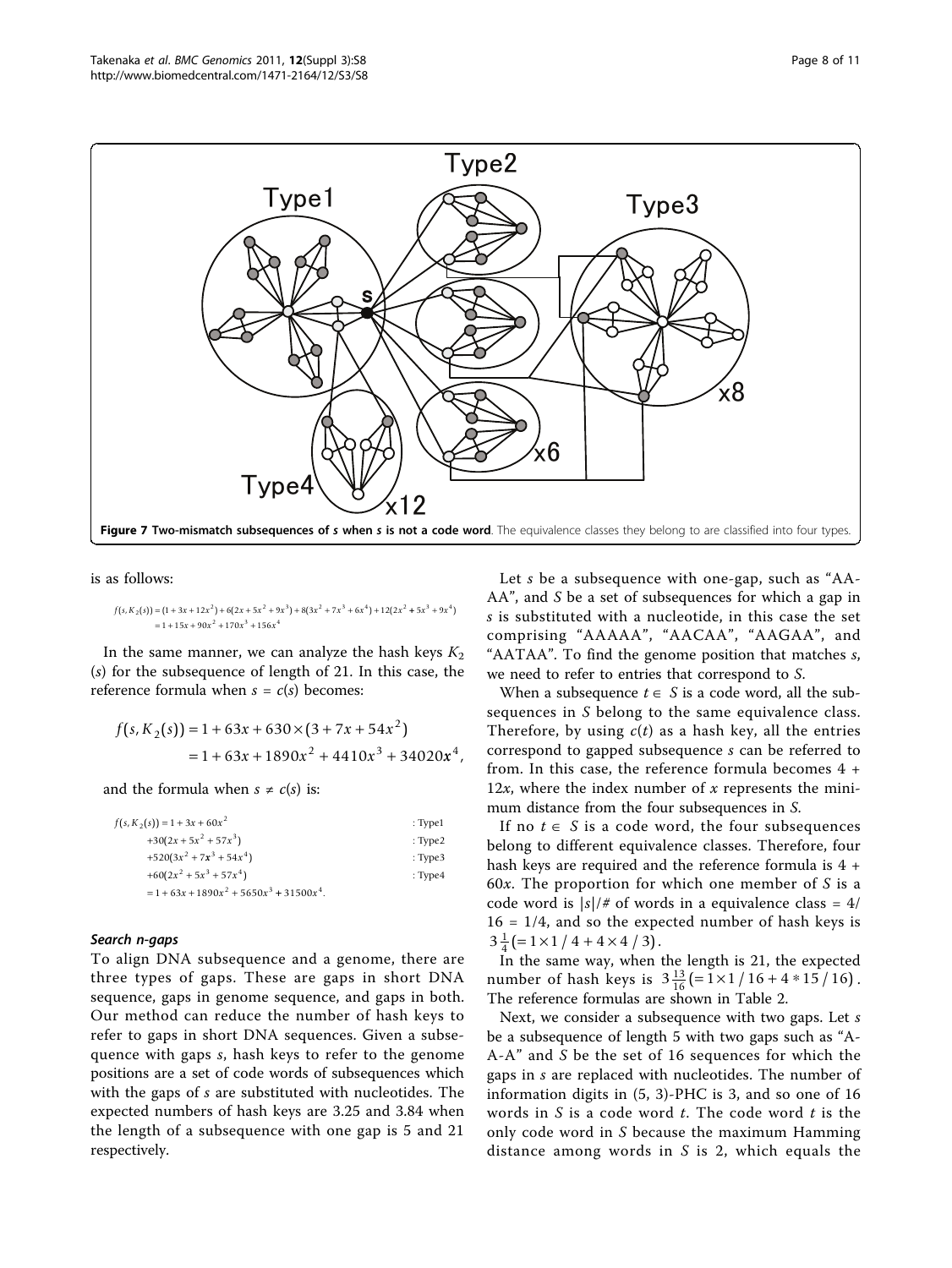number of gaps, and the minimum Hamming distance between code words is 3. The equivalence class  $E(t)$ includes seven subsequences of  $S<sub>i</sub>$  let  $U$  be the remaining subsequences  $(U = S - N_1(t))$ . Because  $u \in U$  is not a code word and  $d_H(u, t) = 2$ , the distance between t and the code word  $c(u)$  is 3  $(d<sub>H</sub>(c(u),t)) = 3$ . This implies that  $c(u)$  and t differ at a non-gapped position in t. Therefore, for all  $u, v \in U$ ,  $u \neq v$  and  $d(c(u), v) = d(u, v)$  $+ 1 \ge 2$ . Thus, all the subsequences in U belong to different equivalence classes and nine  $(=|U|)$  hash keys are required to refer to 2-gap subsequences.

For example, if  $s$ ="A-A-A", S includes a code word t  $=$ "AAAAA" and t can refer to 7 sequences: "AAAAA", "ACAAA", "AGAAA", "ATAAA", "AAACA", "AAAGA", and "AAATA". The set of remaining subsequences are  $U = \{``ACACA", ``ACAGA", ``ACATA", ``AGACA",$ "AGAGA", "AGATA", "ATACA", "ATAGA", "ATAGA" }. Let  $u \mid U =$  "ACACA". The code cord  $c(u)$  is "ACACC" and Hamming distance from the rest of  $U$ are two or three. Therefore, all subsequences in U belong to different equivalence classes.

# Length of subsequence

The code length of the PHC is restricted to 5 or 21 in practice. This is inconvenient. Therefore, we next explain ways to elongate the code length. There are four ways to elongate the code length. The first way is to simply add nucleotides before or/and after the code words. Two other ways are serialization and parallelization of PHCs. The former method serializes more than two PHCs and serialized code words are used as the hash key. The latter one uses more than two hash tables for the parallelization and is a way to utilize the pigeonhole principle where pigeons are mismatches or gaps and holes are the regions without mismatches and gaps. The fourth way is a combination of the three. Figure 8 shows the concepts behind each. In the following, we show a serialized code and a parallelized code, both of length 10.

Let  $s = s_1 s_2$  be a sequence of length 10 and  $s_1$  and  $s_2$ be the subsequences of length 5. The hash key used in the serialization to store s is  $c(s_1)c(s_2)$ . In this case, each



equivalence class holds 256 subsequences. To refer to the entry of a sequence  $s = s_1 s_2$  and the 30 1-mismatch sequences, the set of hash keys is:

$$
K_1(s) = \{ tu \mid t \in K_1(s_1), u \in K_1(s_2) \},
$$

and the expected number of hash keys is 12.25. To prove this, we consider four cases:

Case 1  $s_1$  and  $s_2$  are both code words.

Case 2  $s_1$  is a code word, but  $s_2$  is not.

Case 3  $s_2$  is a code word, but  $s_1$  is not.

Case 4 neither  $s_1$  nor  $s_2$  is a code word.

In Case 1, Use  $s_1s_2$  as a hash key; this can refer to all the 1-mismatches. The reference formula in this case is the square of the reference formula of length 5,  $(1 +$  $15x(1 + 15x) = 1 + 30x + 225x^2$ 

In Case 2, we need to consider two subcases based on the position of the 1-mismatch. When the position is in the first half of s, the hash key  $s_1s_2$  can refer to all of them. When the position is in the second half, the second half of the hash keys becomes one of the seven words in  $K_1(s_2)$ . Therefore, a set of hash keys is:

$$
K_1(s) = \{s_1 t \mid t \in K_1(s_2)\}.
$$

Because  $s_2 \in K_1(s_2)$ , the hash keys in the second subcase include the hash keys in the first subcase. Therefore, the number of hash keys  $|K_1(s)|$  is 7. The reference formula is:

$$
(1+15x)(1+15x+42x2+54x3)
$$
  
= 1 + 30x<sup>2</sup> + 267x<sup>2</sup> + 684x<sup>3</sup> + 810x<sup>4</sup>.

In Case 3, similar to in Case2, the set of hash keys is:

$$
K_1(s) = \{ts_2 \mid t \in K_1(s_1)\},\
$$

and the reference formula is same as that of Case 2.

In Case 4, the set of hash keys is the union of  $\{s_1t | t \in$  $K_1(s_2)$ } and  $\{ts_2 | t \in K_1(s_1)\}$ , which correspond to 1-mismatch in the first half and 1-mismatch in the second half, respectively. Because both of these include  $c(s_1)c$  $(s_2)$ , the number of hash keys is 13 (= 7 + 7 – 1). The reference formula is:

$$
(1+3x+15x2)(1+15x+42x2+54x3) \times 2 - (1+3x+15x2)2
$$
  
= 1+30x+170x<sup>2</sup> + 538x<sup>3</sup> + 1089x<sup>4</sup> + 1620x<sup>5</sup>

The proportions of cases 1 through 4 of 1/256, 15/ 256, 15/256, and 225/256, respectively, and so the expected number of hash keys is 12.25.

The parallelization requires two hash tables and each subsequence is stored in both hash tables. Therefore, the total size of the hash tables is twice that of serialization. The hash keys are  $c(s_1)s_2$ : the first haf is PHC, and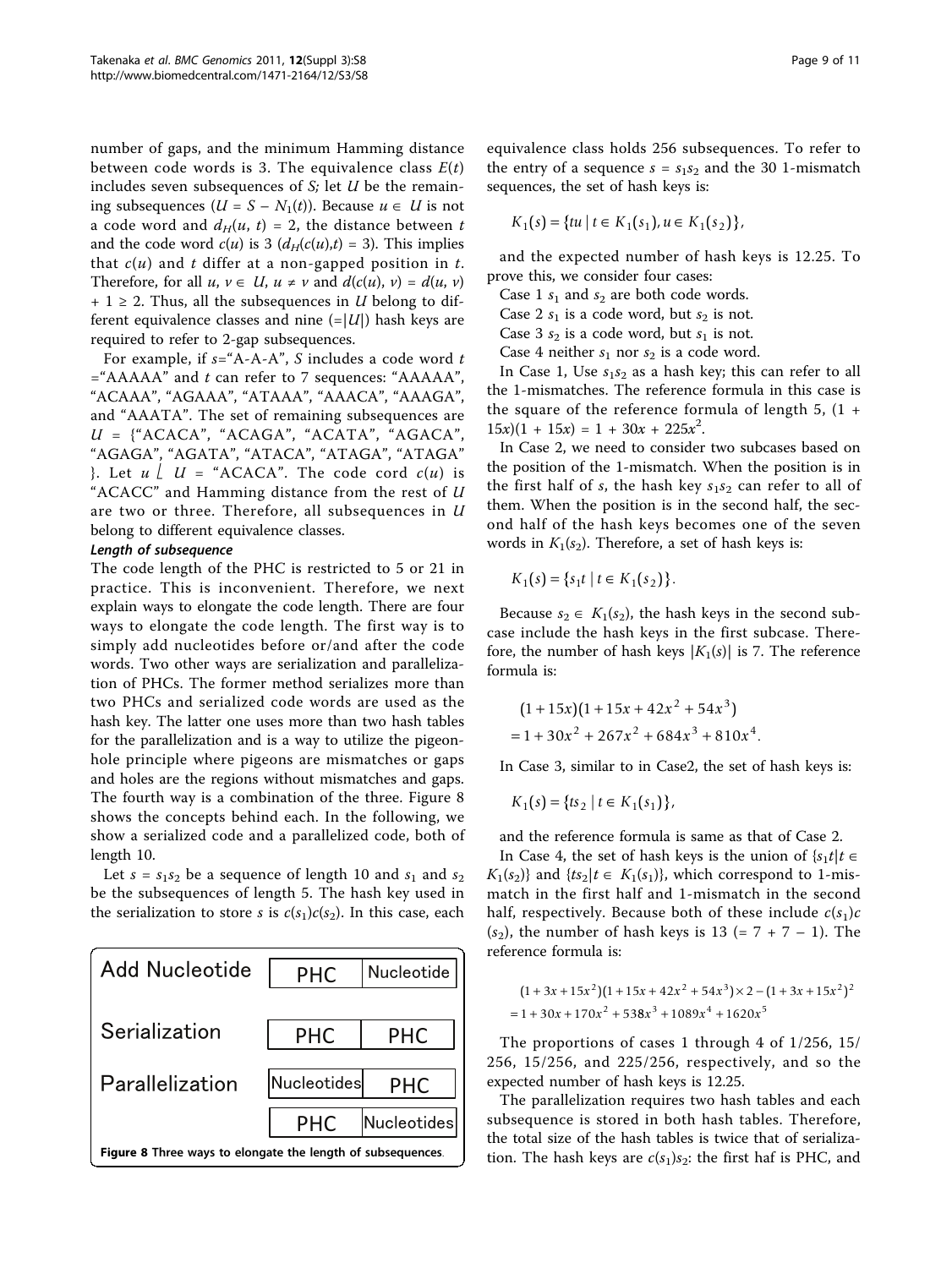$s_1c(s_2)$ : the second half is PHC. Consequently, two types of equivalence classes are used in the parallelization and each equivalence class holds 16 subsequences. The set of hash keys for 1-mismatch sequences is:

$$
K_1(s) = \{ts_2 \mid t \in K_1(s_1)\} \cup \{s_1t \in K_1(s_2)\},\
$$

where each set corresponds to one of the two hash tables. The expectation number of keys is 13.25.

Let us consider the four cases, which are the same as those for serialization. In case 1, use  $s_1s_2$  as the hash key for two hash tables and all the entries of 1-mismatch are referred to. In this case, the reference formula is (1  $+ 15x$ ) +  $(1 + 15x) - 1 = 1 + 30x$ . As a subsequence  $s_1 s_2$ is stored in both hash tables, one is subtracted in the formula. Though the number of hash keys appears to be one, it is used twice. Thus the number of hash keys  $|K_1|$  $(s)$  is two.

In Case 2, the hash keys are:

$$
K_1(s) = \{s_1s_2\} \cup \{s_1t \mid t \in K_1(s_2)\}.
$$

The total number hash keys is 8 and the reference formula is:

$$
(1+15x) + (1+15x+42x2+54x3)
$$
  
= 1 + 30x + 42x<sup>2</sup> + 54x<sup>3</sup>.

Case 3 is similar to Case 2. In this case the hash keys are:

$$
K_1(s) = \{ ts_2 \mid t \in K_1(s_1) \} \cup \{ s_1 s_2 \}
$$

In Case 4, The hash keys when the first half includes the mismatch are  $\{ts_2 | t \in K_1(s_1)\}\$  and that for the second half are  $\{s_1t | t \in K_1(s_2)\}\$ . The number of hash keys is 14 and the reference formula is:

$$
(1+15x+42x2+54x3) \times 2-1
$$
  
= 1 + 30x + 84x<sup>2</sup> + 108x<sup>3</sup>.

The proportions of the cases are same as for serialization, and the expected number of hash keys is 13.25.

## **Discussion**

To search genome positions of  $n$ -mismatches and  $n$ -gaps with our method, Table [2](#page-5-0) shows it also searches some positions of  $n+\alpha$ -mismatch. For example, our method searches not only 1 perfect match and 63 1-mismatch subsequences, but also 210 2-mismatches and 1710 3 mismatches as byproducts  $11.1\% (= 210/1890)$  and  $4.8\% (=$ 1710/35910) of all 2- and 3-mismatches, respectively. This proportion increases to  $46.7\% = 42/90$ ,  $20\% = 54/$ 270) when  $l = 5$ . These byproducts are, in fact, effective. One reason for the current low mapping ratios from DNA sequencers of short reads to a genome is the small number of mismatches and gaps that the employed mapping method can find. Therefore, increasing the numbers of mismatches and gaps will contribute to increasing the mapping ratio and subsequent biological analyses, even if the method is probabilistic.

The increasing demand to map massive amounts of short DNA sequences to genomes is inevitable. Because the number of short sequences is enormous, it is difficult to ensure finding all genome positions of 1-mismatches in a practical computation time. Therefore, faster methods are required and the proposed method is a step in that direction. We have shown that the proposed method can reduce the number of keys necessary to find the genome positions of n-mismatches. The main idea behind the method is to classify the subsequences into equivalence classes using PHC. Because equivalence classes contain multiple subsequences, our method can increase the density of the hash table over those using in the usual method. That is to say, our method can use longer subsequences.

For example, the size of human genome is about 3G bases long. When this is stored it with subsequences of length 21 in usual way, the density of the hash table is 3  $\times$  10<sup>12</sup>/4<sup>21</sup>  $\approx$  0.07%. On the other hand, the hash table using our proposed method using (21,18)-PHC, the density is  $3 \times 10^{12}/[$ # of equivalence classes] =  $3 \times 10^{12}/4^{18}$  $\approx$  4.7%. That is to say, our method can use longer subsequences. The length of subsequence is sensitive to the efficiency of the genome-mapping programs, and the longer the better, for a given density of hash table. Therefore, the proposed method has an advantage from this point of view.

We consider the computation time for code words is far shorter than a hash reference when we describe the effectiveness of the proposed method. In practice, the calculation of the syndrome using the parity-check matrix of the Hamming code is very short, even if on  $GF(2<sup>2</sup>)$ , and so it is easy to calculate the code word from a subsequence. Also, the calculation is small enough to be executed within a CPU cache. On the other hand, the size of hash table is larger than the size of CPU caches. Some exceeds the size of memory because the number of entries is almost equal to the length of the target genome. The hash reference is apparently slower than the calculation of the code word. Therefore, the advantage of reducing the hash references exceeds the disadvantage of additional tasks to calculate code words. With these advantages, our method will help to implement faster genome mapping programs.

## Conclusions

The paper shows perfect hamming code can reduce the number of hash references for hash-based genome